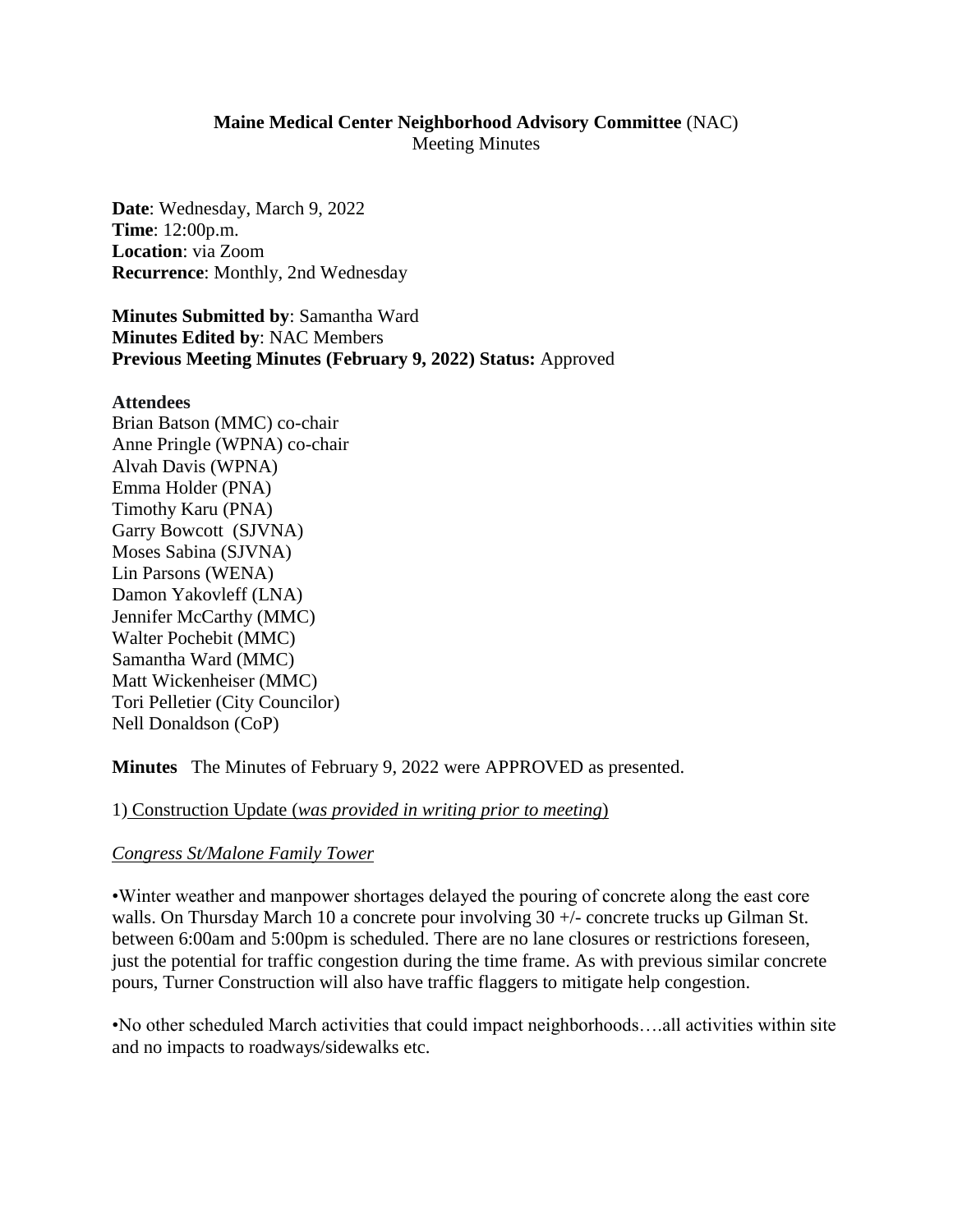*Pizza Villa wall* – Expect permit anytime. As mentioned last month, contractor did erect staging in anticipation of permit while staging install crew available. Perimeter chain link/security fence will remain in place with 8'-0 high plywood around perimeter to keep anyone from accessing and "camping out" etc.

*Greyhound/Food Pantry* – Building Permit issued February 24. Original construction budget is 6+ months old…MMC and contractor currently repricing, verifying availability of subcontractors/vendors, executing contracts…..anticipate commencing end of March/early April.

*Recuperative Services Project/Gilman & Congress* – Renovations continue…July completion schedule remains unchanged.

Discussion Summary: No questions raised on the report.

Action to be taken: NAC discussion of the Food Pantry and Recuperative Care Center will be at the April 14 meeting

## 2) MMC Update

## Discussion Summary:

Jennifer offered a COVID update - things are looking up, the Omicron surge seems to be slowing down. Returning to normal business is proving to be challenging. Surgeries are ramping back up and triaging/prioritizing cases. A question was raised as to whether there will be any analysis of the cost/health impacts of delayed care. No, this is too hard for an individual hospital to determine.

Brian discussed a sustainability initiative ,"Earth Day Cleanup" on Friday April 22 from 11am-12pm; pickers, bags, gloves- all will be provided. A question was raised about the location(s). Brian will get clarification. It was mentioned that Parkside used to do a "Parkside Pickup Day"; it would be great to loop all neighborhood associations into cleanup efforts, with the City's DPW picking up bags at the end of the day. Brian will speak with Mike Arsnow (sustainability manager) on a broader approach. The LNA and WENA representatives voiced support for a broad approach, which could perhaps extent into the weekend. Parks Friends groups could be involved as well. Councilor Pelletier is engaging with local schools (Reiche and King) re: sustainability.

Action to be taken: Brian will speak with Mike Arsnow (MMC Sustainability) for a broader approach. NAs to consider clean up efforts in their areas, connections with other groups.

## 3) 2022 Work Plan- Review DRAFT, edit, and adopt

Discussion summary: Anne reviewed changes made to Work Plan since last draft. Following discussion, the Work Plan was revised further, attached. The Work Plan is a flexible planning document and can be revised as necessary, as new issues arise,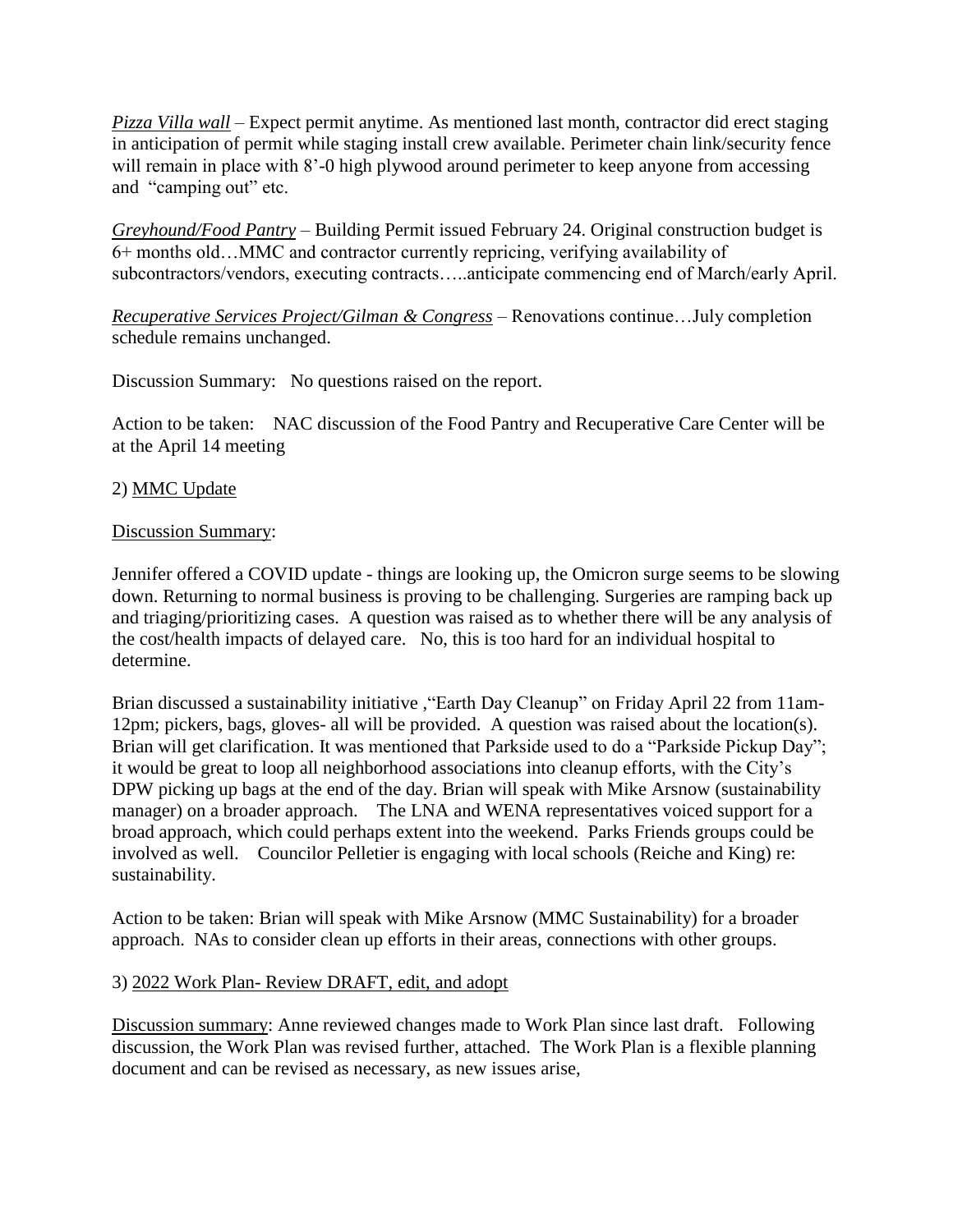Action to be taken: none.

### 4) Old Business

## Discussion summary:

Overnight parking in neighborhoods: The problem, raised by neighborhood residents, was presented - overnight parking by MMC staff in neighborhoods has increased within the past two years. Is there space in the visitor garage? Jennifer McCarthy spoke to the history of the parking garage. When MMC is fully open to visitors (pre-and post-COVID), the visitor garage and South Lot are full of visitors. But currently, some employees are parking in the visitor garage and South Lot, due to decreased visitors. When full, they park on the street. Fast forward two years, we see a much cleaner route upon completion of MFT. Jennifer noted that employees should be parking in the St. John Street Employee Garage. The convenience of on-street parking was recognized, because of the convenience, but as a healthcare organization, "health and wellbeing" efforts (walking, biking, alternatives modes of transportation etc.) should be emphasized. The TDM reflects this and should be reemphasized, especially in light of current gas prices. It was noted that most employees don't (and can't) afford to live on the peninsula, but seek the convenience of on-street parking. It was suggested that perhaps parking rule changes and enforcement could address the problem. Brian and Nell will bring a group together (including Alvah) offline to offline to address the issues

Greyhound Mural Update: Damon provided a template for an application for a mural design process.

Action to be taken: Nell to bring parking conversation offline. A time-line needs to be developed by SJVNA for the mural project.

### 5) New Business

Discussion summary: Brian mentioned that there will be a presentation at the next meeting (April) on the Food Pantry.

Brian will not be in attendance at the next few meetings, due to the impending birth of his son.

Action to be taken: Who will fill Brian's communication role during his leave is to be determined.

Next meeting: April 13, 2022 @ 12pm Submitted by: Samantha Ward On date: March 9, 2022

### **Zoom Link:**